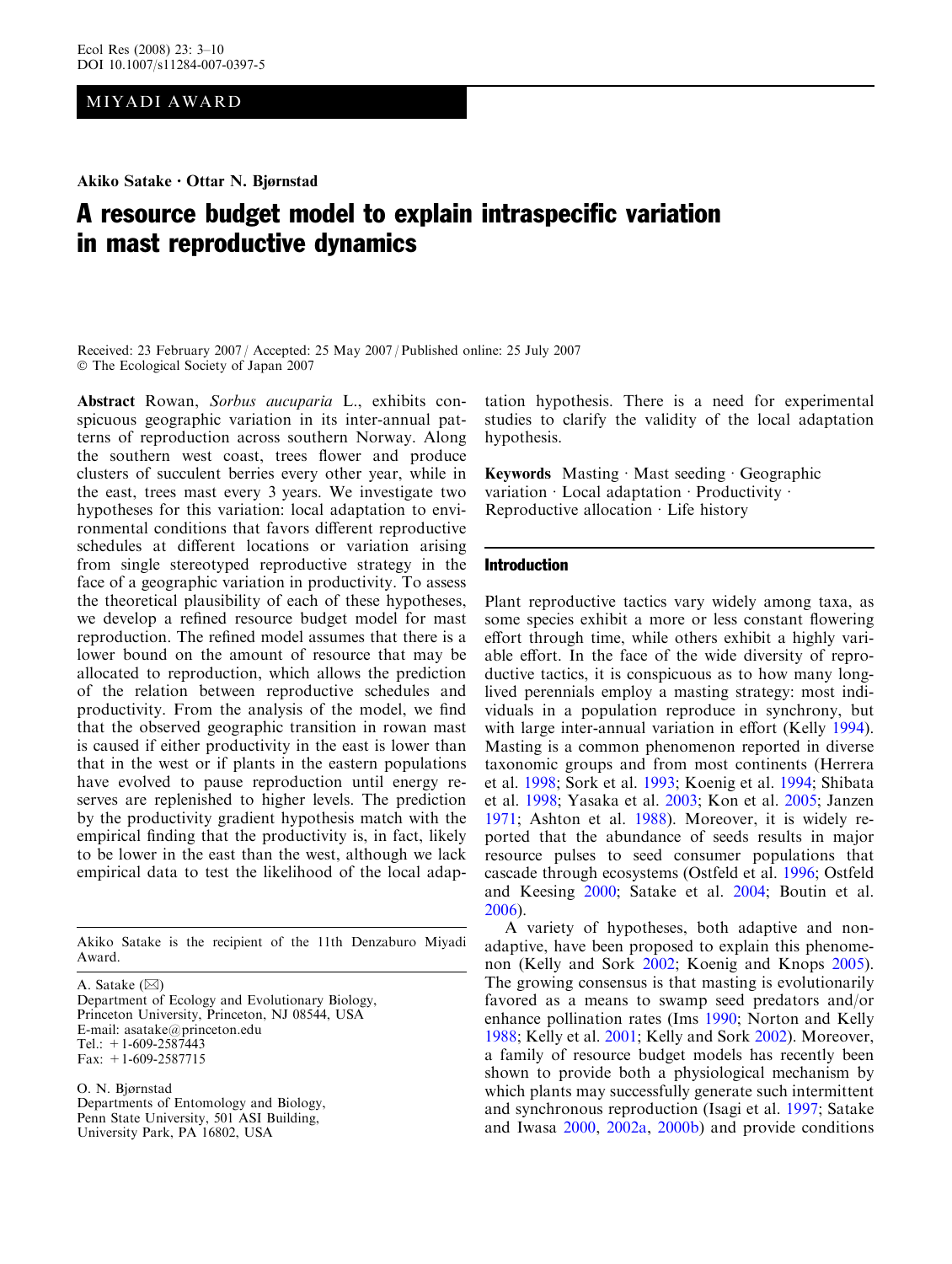for which masting is adaptive (Rees et al. [2002](#page-7-0); Satake and Bjørnstad [2004](#page-7-0)).

A not uncommon but less well understood observation is the existence of intraspecific variation in mast seeding. Rowan (Sorbus aucuparia L.), for instance, exhibits large-scale geographic variation in masting across southern Norway. Along the west coast, trees mast in alternate years, while in the east, the mast crops are every 3 years (Kobro et al. [2003;](#page-7-0) Satake et al. [2004\)](#page-7-0). Intraspecific variation in masting has also been described in snow tussocks (Chionochloa spp.) (e.g., Kelly et al. [2000\)](#page-7-0), masting oaks (Quercus sp.) (e.g., Liebhold et al. [2004](#page-7-0)), and many other tree species (Koenig and Knops [1998,](#page-7-0) [2000](#page-7-0); Schauber et al. [2002](#page-7-0); Suzuki et al. [2005](#page-7-0)). There are two intuitive hypotheses for such variation: local adaptation to local ecological conditions or variation arising from gradients in productivity. The former may occur if the costs of lost reproduction/ recruitment opportunities and enhanced seedling competition versus the benefits of masting (Rees et al. [2002\)](#page-7-0) varies among habitats or regions. Intuitively, the latter may occur if the recovery of energy loss by reproduction is faster in high productivity habitats so that plants are capable of reproduction more frequently.

In this paper, we seek to elucidate the theoretical plausibility of these hypotheses. We are fortunate in the existence of previously developed models for the physiological mechanism of mast seeding (Satake and Iwasa [2000](#page-7-0)) that have been validated against several sets of data (Rees et al. [2002;](#page-7-0) Crone et al. [2005](#page-6-0)). In our enquiry, we found it useful to focus on the transition from 2- to 3 year periodicity in rowan reproduction as moving from the west to east across southern Norway. We use the details of this transition to contrast the relative merit of local adaptation versus productivity gradients and, thereby, highlight—and resolve—an intuitive conundrum of the most current mechanistic model (Isagi et al. [1997](#page-7-0); Satake and Iwasa [2000;](#page-7-0) Rees et al. [2002](#page-7-0)): the standard resource budget model predicts there to be no qualitative relation between reproductive dynamics and productivity—high productivity is predicted to yield higher mast crops but without altering the inter-mast interval. In the face of this, we analyze a modified resource budget model and show that the inclusion of a minimum bound to resource depletion can account for productivity-dependent variation in mast intervals in general, and a productivity-dependent transition from 2 to 3-year reproductive cycles in particular. Using the results from our analysis of the modified resource budget model, we discuss the relative merits of the two hypotheses.

### Preamble: geographic variation in rowan masting

Rowan is widely distributed throughout Europe and grow as far north as 70°N in Norway. The clusters of white flowers are produced in the early summer and its

berries ripen in conspicuous red clusters in the fall. Flower and berry production vary greatly between years in a typical masting fashion (Sperens [1997](#page-7-0); Kobro et al. [2003;](#page-7-0) Satake et al. [2004\)](#page-7-0). From long-term data on berry production by rowan trees on commercial apple farms across southern Norway, Satake et al. [\(2004](#page-7-0)) documented geographically distinct reproductive patterns among the rowan trees: a 2-year cycle in southwest Norway and a 3-year cycle in southeast Norway. Figure [1](#page-2-0) represents a refined illustration of this based on the data available for six individual trees between 1979 and 1997 at two different sites, Opedal (wst) and Røykenvik (east). The geographic difference in the flowering dynamics is readily seen from the autocorrelation functions (ACFs) of the time series (Fig. [1](#page-2-0)e, f). The reproductive patterns of the three Opedal trees (west) exhibit strong positive autocorrelation at lags 2, 4, 6, etc., and negative autocorrelation at lags 1, 3, 5, etc. (though the ACF of one of the trees is swamped by the outliers in 1983 and 1993). In contrast, the three trees in Røykenvik (east) show positive autocorrelations at lags 3 and 6 and negative ones at lags 1, 2, 4, 5, and 7. Satake et al. [\(2004\)](#page-7-0) provide a comprehensive description of this phenomenon across 49 geographic locations (though, as detailed therein, those time series represent aggregates across multiple trees at each site, as opposed to the individual data presented in Fig. [1\)](#page-2-0).

Motivated by the productivity gradient hypothesis, we reviewed the relevant climatic information reported by the Norwegian Meteorological Institute (http:// www.met.no) for the two different regions (Fig. [1a](#page-2-0), b). The mean annual temperature did not differ markedly between the two. However, the east is more continental and shows wider fluctuations. The meteorological station at Gardermoen (east; 41 km from Røykenvik), for instance, has an average of 167 days a year with minimum temperatures below freezing, as compared to 57 days for Bergen (west; 140 km from Opedal). Moreover, the number of days for which the maximum temperature exceeds 20°C is 52 at Gardermoen (east) but only 5 at Bergen (west). With respect to precipitation, the relevant stations in the eastern region typically receive an average of 500–1,000 mm a year, while the relevant stations in the west receive more than twice that amount (Fig. [1\)](#page-2-0); Ullensvang County (west; where Opedal is situated) reports an annual precipitation of 1,350 mm compared to 770 mm in Gran County (east; where Røykenvik is situated). The average annual temperatures for the two counties is  $6.8^{\circ}$ C (January mean  $-0.2$ °C, July mean 15.0) versus 3.0°C (January mean  $-9.6$ °C, July mean 15.3). Taken as a whole—and given the general relationship between soil moisture, temperature, and productivity (e.g., Richardson et al. [2005\)](#page-7-0)—we have a reason to speculate that productivity is higher in the west. The theoretical challenge, then, is to investigate the consequences for altered productivity on mast seeding dynamics.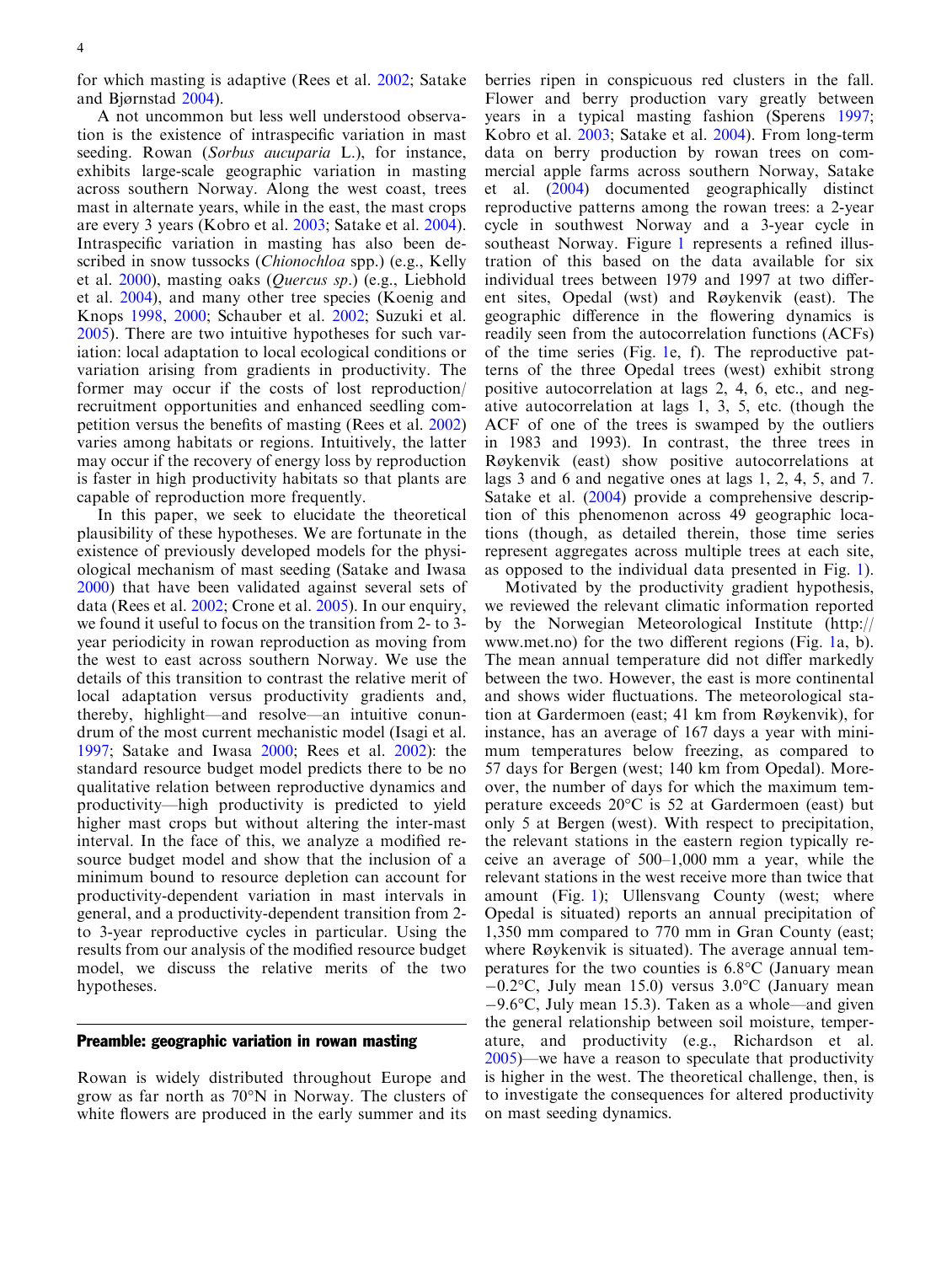<span id="page-2-0"></span>Fig. 1a–f Map of southern Norway showing the locations of the study sites (a and b), time series data of the annual flower production of rowan trees (c and d), and the autocorrelation functions (ACFs) (e and f). Western Norway (Opedal) and eastern Norway (Røykenvik) includes three individuals each



#### A thresholded resource budget model

We here build on the theoretical formalism of Satake and Iwasa  $(2000)$  $(2000)$  $(2000)$ . In the model, each individual, *i*, has a the ratio of fruiting cost to flowering cost. With these assumptions, the energy dynamics of an individual can be written as:

$$
S_i(t+1) = \begin{cases} S_i(t) + P_{\rm S} & \text{if } S_i(t) + P_{\rm S} \le L_{\rm T} \\ S_i(t) + P_{\rm S} - (k+1)(S_i(t) + P_{\rm S} - L_{\rm T}) & \text{otherwise} \end{cases}
$$
(1)

stored resource,  $S_i(t)$ , at the beginning of the year, t. The plants are subsequently assumed to accumulate  $P<sub>S</sub>$ energy units during the season. When the stored resource  $S_i(t) + P_S$  exceeds some critical level,  $L_T$ , the plant invests in reproduction. Otherwise, it saves its resources towards reproduction in a subsequent year. We call  $L<sub>T</sub>$  the "reproductive threshold." Upon reproduction, the energy invested in flowering is assumed to be proportional to its excess resources, i.e.,  $S_i(t) + P_S - L_T$ . The energetic costs of fruit development following flower pollination is determined by  $k$ , which is

In this model, a large  $k$  means that a plant depletes resources to a lower level during reproduction. We, therefore, call  $k$  the "depletion coefficient."

Here, we incorporate an additional level of realism into the model: a minimum as to how deep resource levels can be drawn during fruiting (after which the selective abortion of pollinated flowers occurs). Theoretically speaking, this translates to the assumption that the plant's stored resource level cannot be negative (i.e.,  $S_i(t) \ge 0$ must be satisfied). As detailed in previous studies (Satake and Iwasa [2000](#page-7-0), [2002a,](#page-7-0) [2000b\)](#page-7-0), the non-dimensional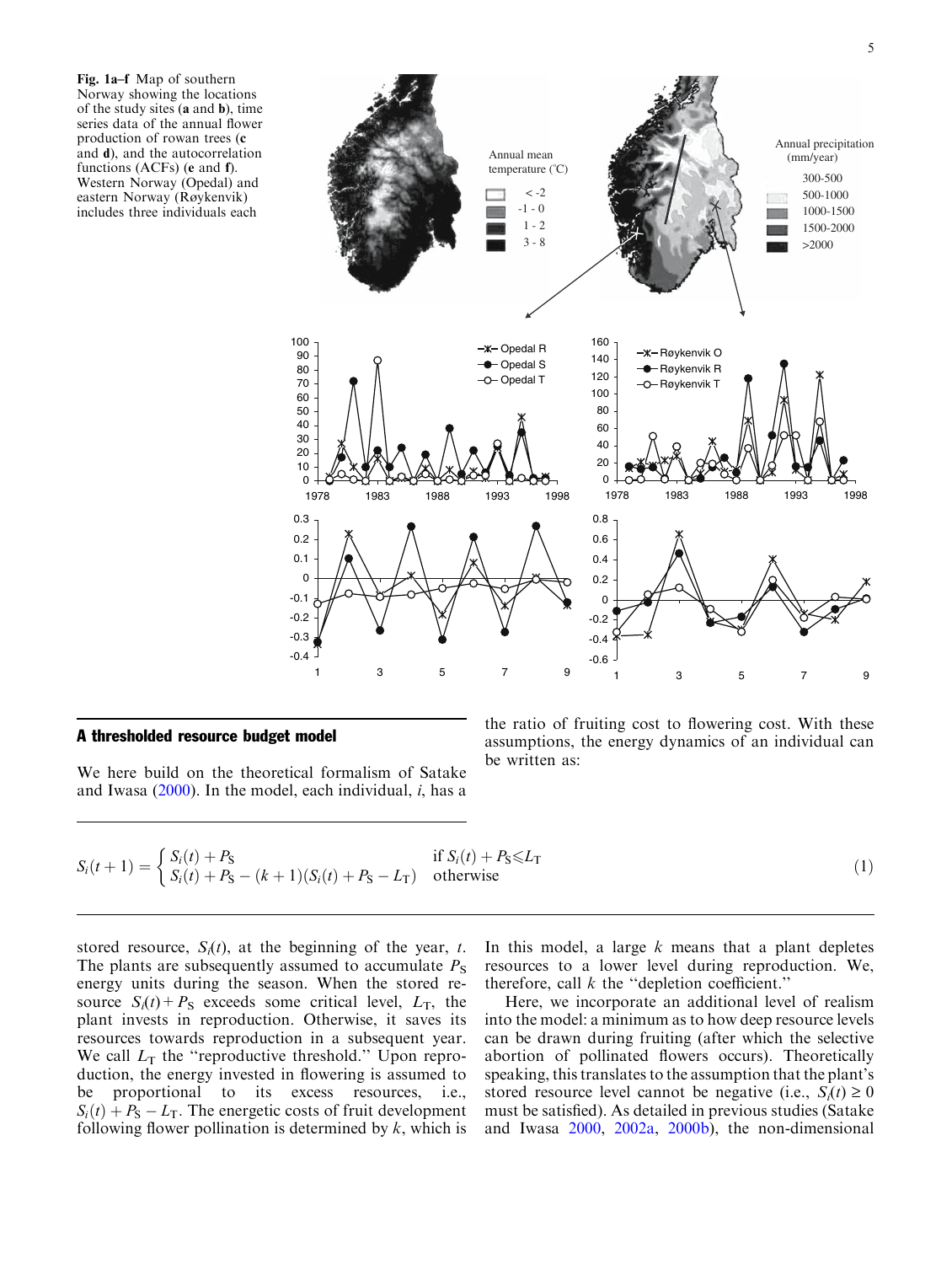variable,  $Y_i(t) = \frac{S_i(t) + P_S - L_T}{P_S}$ , allows a complete mathe-<br>matical analysis of the resulting masting dynamics. With the requirement that  $S_i(t) \geq 0$ , the non-dimensional variable has the following constraint:

$$
Y_i(t) \geqslant 1 - \frac{L_{\rm T}}{P_{\rm S}}\tag{2}
$$

From a biological perspective, the above inequality means that, when the ratio of the reproductive threshold  $(L_T)$  to the rate of productivity  $(P_S)$  is very large, the minimum threshold represented by the right-hand term in Eq. 2 can be very low after heavy reproduction. Hence, the modified model behaves according to the standard model (analyzed by Satake and Iwasa [2000](#page-7-0), [2002a,](#page-7-0) [2000b\)](#page-7-0). In contrast, when the ratio  $L_T/P_S$  is finite,  $Y_i(t)$  is constrained to be above the level of  $1 - \frac{L_T}{P_S}$ , even after major flowering effort. We will see that such a minimum threshold greatly affects the general predictions with respect to masting dynamics, including the possibility of a productivity-induced transition from 2 to 3-year mast intervals.

Using the non-dimensional variable  $Y_i(t)$  with the constraint of Eq. 2, the energy allocation dynamics become:

$$
Y_i(t+1) = \begin{cases} Y_i(t) + 1 & \text{if } Y_i(t) \leq 0\\ -k[Y_i(t)]_{\min} + 1 & \text{otherwise} \end{cases}
$$
 (3a)

where  $[Y_i(t)]_{\text{min}}$  is given by:

$$
\left[Y_i(t)\right]_{\min} = \begin{cases} Y_i(t) & \text{if } Y_i(t) \le \frac{L_T}{kP_S} \\ \frac{L_T}{kP_S} & \text{otherwise} \end{cases}
$$
 (3b)

Equations 3a and 3b mean that, if the variable representing the level of stored resources,  $Y_i(t)$ , is negative, the plant does not reproduce; otherwise, it reproduces with some effort to deplete its resources. However, the effort is constrained due to abortion such that the energy depletion is at most up to the minimum threshold,  $1 - \frac{L_T}{P_S}$ .

## Two hypotheses: local adaptation versus productivity gradient

Armed with the thresholded resource budget model, we can clarify the two hypotheses for geographic variation in masting—local adaptation and productivity gradient—using the following definitions.

The local adaptation hypothesis considers how intraspecific variation in masting may be caused by geographic differentiation among the genes that control the reproductive strategy. Although the detailed relation between genetic and physiological mechanisms regarding resource allocation is largely unknown, it is reasonable to assume that both the depletion coefficient  $(k)$ and the reproductive threshold  $(L_T)$  are genetically determined, since fruit display (the size, number, nutrient quality, and morphology) are important determinants of the reproductive success of plants. Plants

employing a higher magnitude of  $k$  invest more resources on seed production against flower production, and, consequently, higher quality fruits are produced. In contrast, as  $L<sub>T</sub>$  is increased, the maximum capacity of resource investment for fruiting per year is increased, resulting in an increase in the maximum number of fruits that can be produced in any given year. If the resource requirement for fruiting,  $k(S_i(t) + P_S - L_T)$ , exceeds  $L_T$ , the abortion of fertilized flowers occurs. The local adaptation hypothesis implies that either k and/or  $L<sub>T</sub>$ varies locally to match the local optimum with respect to the reproductive strategy, given the local environmental and ecological conditions. Geographic differences in these parameters are then hypothesized to cause geographic variation in masting dynamics, such as that exemplified by the transition from 2- to 3-year mast in rowan across southern Norway.

The productivity gradient hypothesis assumes that the underlying biological parameters do not vary geographically—in particular, parameters k and  $L<sub>T</sub>$  would be regarded as constant among populations—and that the differences in masting dynamics result from geographic variation in productivity,  $P_{\rm S}$ , due to different environmental conditions, such as variations in temperature and precipitation levels. Based on the climatic data for southern Norway, we conjecture that the west has larger productivity than the east, as explained in the previous section.

# Theoretical plausibility of the local adaptation and productivity gradient hypotheses

The purpose of this section is to explore which hypothesis is more likely to predict a shift from 2- to 3 year cycles in the reproductive dynamics of the rowan populations as proceeding from west to east in southern Norway (Fig. [1](#page-2-0)). For this purpose, we first provide a brief analysis of how the presence of a minimum threshold to resource depletion (Eqs. 3a and 3b) affects masting dynamics.

A shift from a 2- to a 3-year cycle in masting is not predicted to result from any parameter changes in the classic resource budget model. As detailed by Satake and Iwasa [\(2000\)](#page-7-0), as the plant invests more resources to fruiting (i.e., as the depletion coefficient,  $k$ , increases), the plant's reproductive dynamics is predicted to change from annual constant reproduction to a quasi 2-year cycle with high and low reproductive activity in alternating years; these fluctuations are not strictly cyclic because they are, in fact, chaotic (Satake and Iwasa [2000\)](#page-7-0). However, statistically speaking, they have a strong and dominant 2-year signal. As k increases further, the quasi 2-year cycle is replaced by irregular and strongly chaotic fluctuations without any statistical periodicity.

Varying  $k$ , therefore, cannot produce a shift from (quasi) 2- to 3-year cycles if there is no lower bound on resource depletion. Moreover, variations in the repro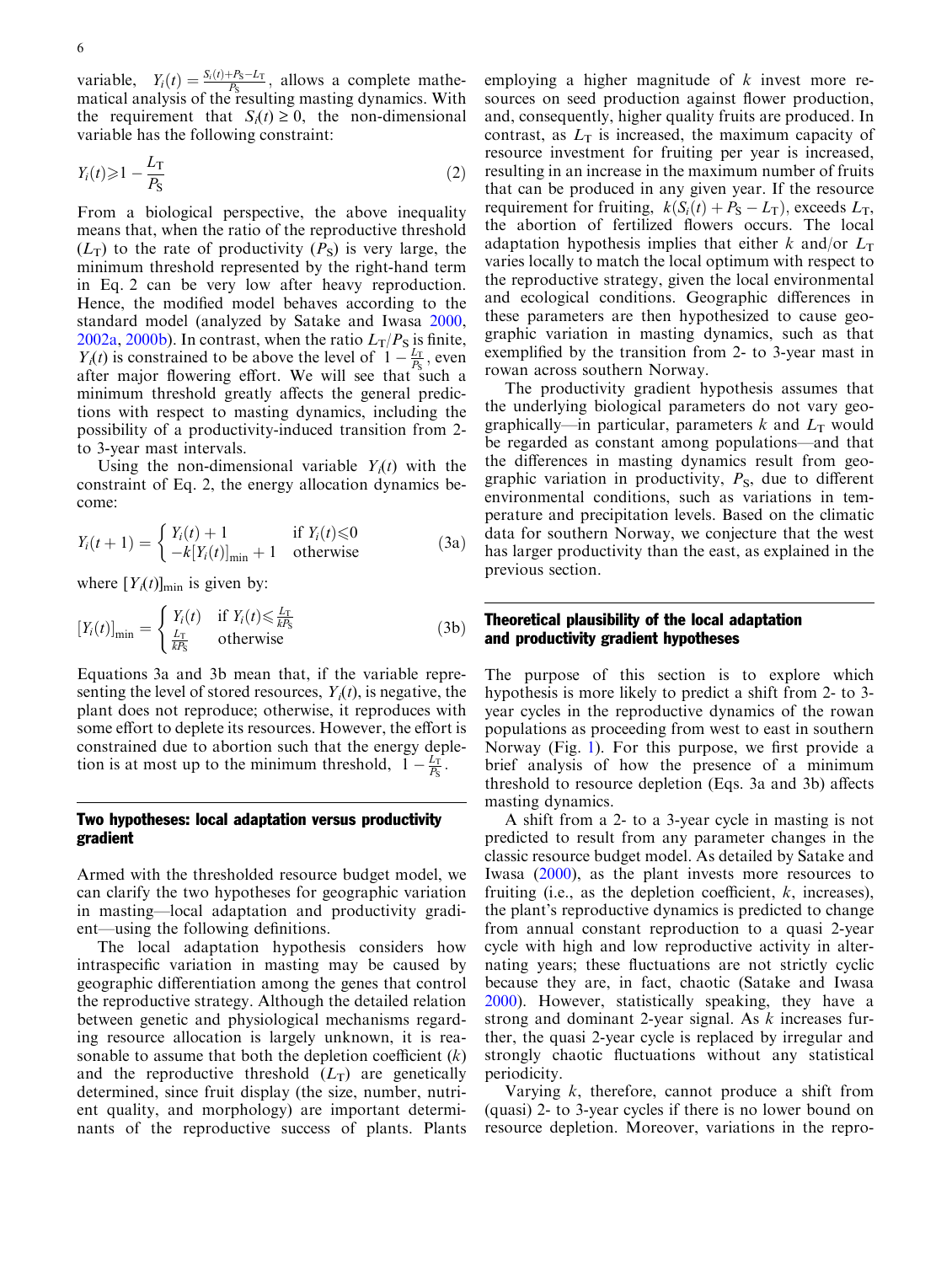ductive threshold,  $L_T$ , or productivity,  $P_S$ , do not influence the reproductive dynamics qualitatively because the underlying (non-dimensionalized) resource dynamics is independent of the magnitude of  $L_T$  and  $P_S$ (for details, see Satake and Iwasa [2000\)](#page-7-0). This result is somewhat counter-intuitive and results from the fact that, in a high-productivity environment, an individual will accumulate energy faster, but it will also allocate more energy to flower production upon deciding to reproduce. As a consequence, its resource level will be depleted to a lower level and, ultimately, it takes the same amount of time to replenish the energy reserves to above the threshold as in a lower productivity environment. This effect depends, however, on the biologically unreasonable, implicit assumption that energy reserves can be depleted to arbitrary low levels.

The refined model that we introduced above (Eqs. 3a and 3b) reveals an important effect of an explicit minimum threshold on the dynamics. The presence of such a threshold can push chaotic fluctuations (Fig. 2a, b) to strictly periodic ones (Fig. 2c, d). This indicates that the minimum threshold provides a stabilizing effect—if there is a bound on how deep plants can deplete their energy resources, chaos is replaced by cyclic patterns. The consequence of changing the minimum threshold is shown in the bifurcation diagram in Fig. [3](#page-5-0)a. This bifurcation diagram shows the long-term trajectories of reproductive levels across a range of values of the depletion coefficient,  $k$ , for a minimum threshold arbitrarily set to  $-1.2$ . We calculated the power spectrum of the time series generated from the model in order to elucidate the statistical periodicities (Fig. [3b](#page-5-0)). Recall that dominant fluctuations at a frequency of 0.5 represents a 2-year cycle (and 0.25 a 4-year cycle, etc.). As predicted by the original model, we initially find a shift from annual quasi periodic 2-year cycles to chaotic dynamics as the depletion coefficient, k, increases. However, we also observe a transition from chaotic to

periodic behavior for high values of  $k$  that is not predicted by the standard model. Importantly, there is a parameter region with a conspicuous 3-year cycle in reproduction (Fig. [3](#page-5-0)b) that is absent from the model without the minimum threshold.

The predicted transition from 2- to 3-year reproductive cycles with a change of the depletion coefficient,  $k$ , (Fig. [3\)](#page-5-0) provides a theoretically plausible mechanism for how local adaptation may give rise to geographic variation in masting dynamics. In particular, the results indicate that the transition from 2- to 3-year reproductive cycles is possible if the plant population in eastern Norway employs a much larger depletion coefficient (more than double) than that in western Norway (Fig. [3\)](#page-5-0). However, biologically speaking, it does not seem realistic that there is such a large difference in fruit quality between individuals in the two different areas. We conclude that, while the refined model produces a theoretically feasible transition from a 2- to a 3-year cycle because of local adaptation, the implication regarding geographic variation in fruit quality is so extreme that the local adaptation hypothesis by changing the depletion coefficient,  $k$ , seems unlikely to be responsible for the patterns.

We now turn to explore the theoretical plausibility of the productivity gradient hypothesis and the local adaptation hypothesis by changing the reproductive threshold,  $L_T$ . We study the reproductive dynamics and the spectral density as a function of the minimum threshold,  $1 - \frac{L_T}{P_S}$ . As the minimum threshold increases, the reproductive dynamics become more cyclic (as opposed to chaotic), showing a clear periodicity in reproduction (Fig. [4\)](#page-5-0). The result further shows that there is a transition from 3- to 2-year cycles as the minimum threshold increases, even for a fixed value of  $k$ . The minimum threshold decreases as  $L<sub>T</sub>$  increases. Therefore, this result implies that the observed shift in rowan populations in southern Norway is possible if the plant

Fig. 2a–d Return maps  $(a, c)$  (a) and time series (b, d) of the energy dynamics of a single tree. a and b indicate the results without a minimum threshold at energy level, while c and d assume an existence of a minimum threshold  $\left(\frac{1-L_T}{P_S} = -1.2\right)$ . The depletion coefficient,  $k$ , is set as 4.5

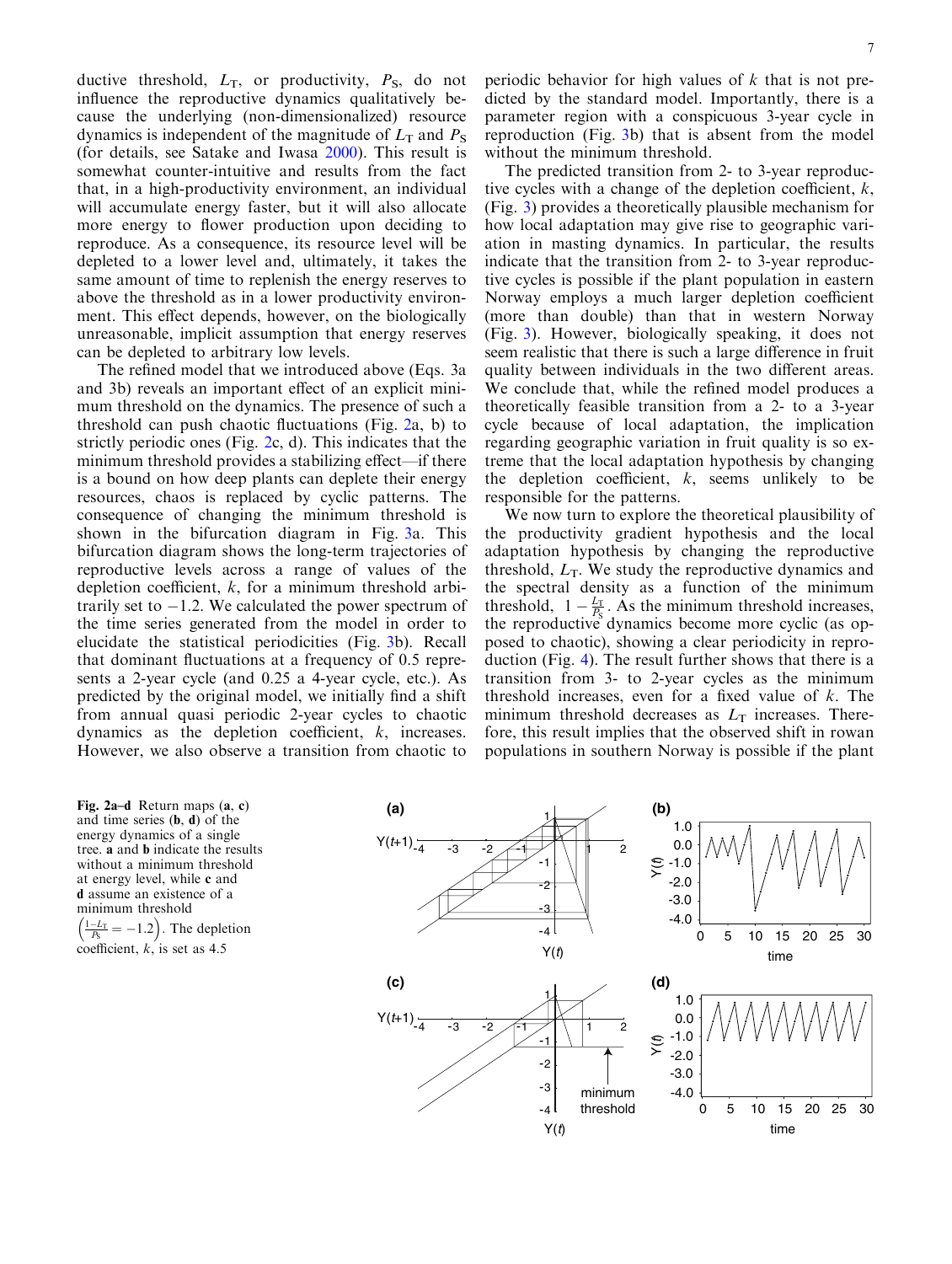<span id="page-5-0"></span>Fig. 3a, b The bifurcation diagram (a) and the spectrum density (b) of the reproductive dynamics of a single tree generated from the model with a minimum threshold -

 $1 - \frac{L_T}{P_S} = -1.2$ ). In a

bifurcation diagram, we plotted a long-term orbit for the amount of resources invested for fruiting (i.e.,  $k[Y_i(t)]_{\text{min}}$ ) along the depletion coefficient  $k$ 

Fig. 4a, b The bifurcation diagram (a) and the spectrum density (b) of the reproductive dynamics of a single tree plotted against minimum thresholds - $\frac{L_{\rm T}}{P_{\rm S}} = -1.2$ ). In a

 $(1$ bifurcation diagram, we plotted a long-term orbit for the amount of resources invested for fruiting (i.e.,  $k[Y_i(t)]_{\text{min}}$ ) along the depletion coefficient k. Parameter  $k=2.5$ 



population in eastern Norway employs a larger reproductive threshold than that in western Norway. Moreover, the minimum threshold increases with  $P<sub>S</sub>$ , which means that the observed shift is also expected if the plant

population in eastern Norway experiences lower productivity than that in western Norway. Based on our review of climatic data (temperature and precipitation), we conjecture that productivity is, in fact, lower in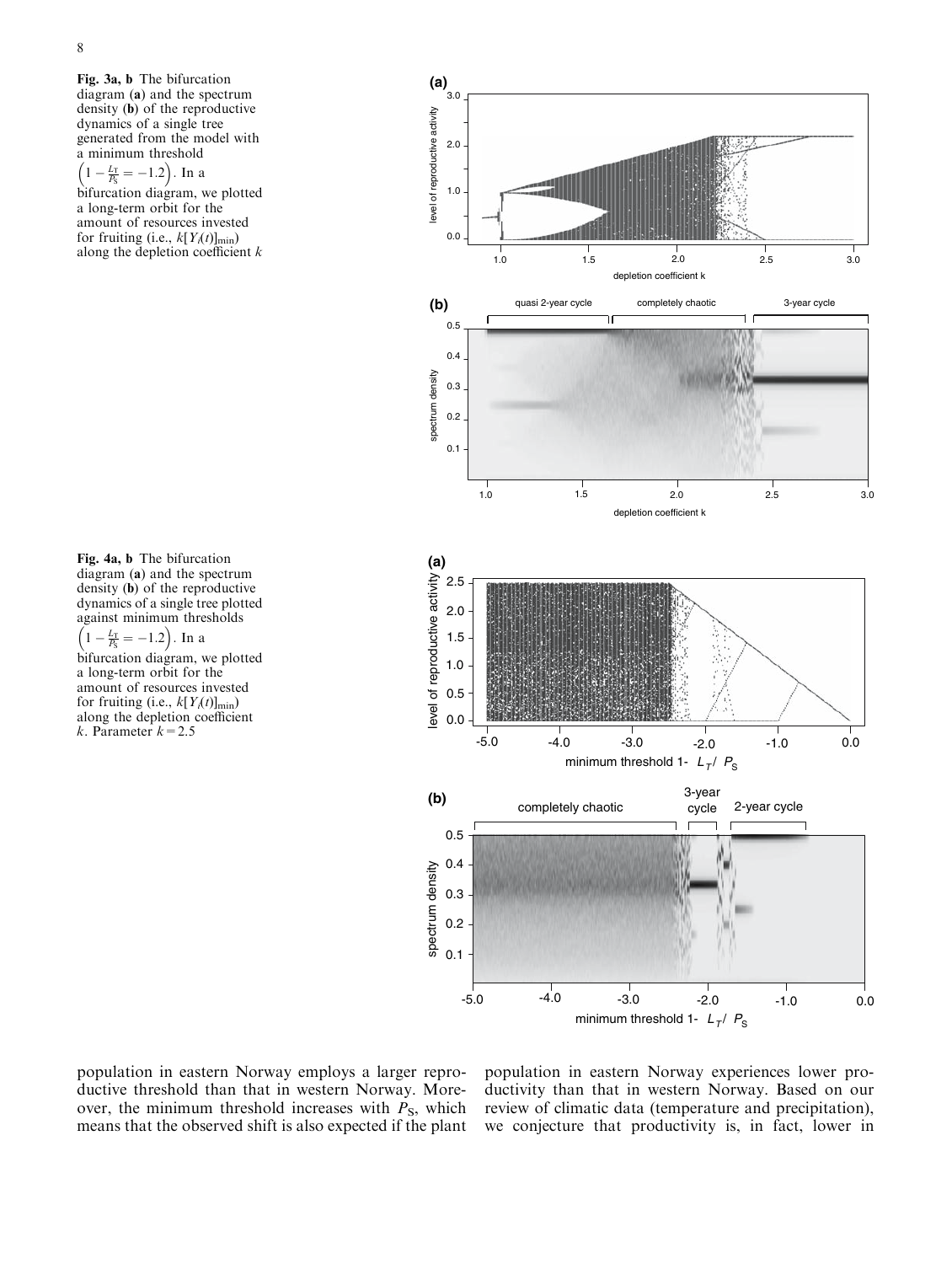<span id="page-6-0"></span>eastern than western Norway, based on the analysis of environmental factors. If this is true, the productivity gradient hypothesis is supported both theoretically and empirically. The local adaptation hypothesis by altering the magnitude of the reproductive threshold is supported at least theoretically, but we lack empirical evidence.

## **Discussion**

Our theoretical explorations of masting were motivated by how rowan trees exhibit significant intraspecific variation in reproductive dynamics with a 2-year cycle in western but a 3-year cycle in eastern Norway (Fig. [1](#page-2-0); Satake et al. [2004\)](#page-7-0). We investigated two intuitively plausible mechanisms to explain such a dramatic transition in reproductive dynamics: local adaptation versus productivity gradient. The original resource budget model by Isagi et al. [\(1997](#page-7-0)) and Satake and Iwasa [\(2000\)](#page-7-0) assumes that plants accumulate resources every year, and set flowers and seeds when the stored resource exceeds some threshold level. If large resources are invested to set flowers and seeds, energy reserves are exhausted and the plants cannot flower until the energy reserves are replenished. One may intuit that increased productivity should decrease the inter-mast interval so as to generate geographic variation in masting patterns. However, the original resource budget model does not predict such a relation. Nor is it able to generate 3-year mast cycles. We proposed a more biologically realistic model to resolve this theoretical puzzle.

We found that the reason that the original resource budget model (Isagi et al. [1997;](#page-7-0) Satake and Iwasa [2000\)](#page-7-0) does not predict the transition from 2- to 3-year cycles in reproduction is because it assumes there to be no bound on how deep plants can deplete their energy resources. We showed that an addition of such a bound results in a potential for productivity-related geographic variation in masting dynamics. Using the new model, we assessed the theoretical plausibility of the two different hypotheses—local adaptation versus productivity gradient—in generating the observed geographic variation in masting.

The local adaptation by altering the maximum amount of investment for fruiting (i.e., the reproductive threshold,  $L_T$ ) was shown to produce the intraspecific variation observed in rowan populations in southern Norway if the eastern population employs a higher  $L<sub>T</sub>$ . The productivity gradient hypothesis also was supported. The model reproduced the observed geographic variation if productivity in the east is smaller than that in the west. The prediction by the productivity gradient hypothesis matched with the empirical finding that the productivity is, in fact, likely to be lower in the east than in the west (Fig. [1\)](#page-2-0), although we lack empirical data to test the likelihood of the local adaptation hypothesis.

Having said that, we currently lack empirical methods to rigorously test for local adaptation. We see some

potentially fruitful approaches towards tackling the issue of local adaptation. The experimental approach would be one of reciprocal transplantations—which should be doable though awkward given the size of mature rowan trees. A more indirect method would be a comparison of the extent of predation pressure by the apple fruit moth between the west and east. The apple fruit moth, Argyresthia conjugella Zeller, is a major predispersal seed predator of rowan trees. Although the overall attack rates by the apple fruit moth was not significantly different between the regions (Satake et al. [2004\)](#page-7-0), it is conceivable that a more subtle difference in moth populations, such as the timing of emergence and dormant strategies, may result in selection for different reproductive strategies. Finally, it would be of interest to follow up on the statistical approach of Rees et al. [\(2002\)](#page-7-0) to estimate the depletion coefficient,  $k$ , from time series. However, that method would need to be modified to be applicable to the modified model that includes a lower threshold to depletion.

Theoretical models are increasingly providing useful insights for explaining spatio-temporal patterns in ecology (Tilman and Kareiva [1997;](#page-7-0) Hanski 1999; Dieckmann et al. 2000). Many of these insights have come from adapting general (''strategic'') models to specific case studies involving long-term data. Often, specific details of biology are essential in order for the models to capture key features. Our analysis illustrates the usefulness of applying this approach in the study of masting dynamics.

Acknowledgments This work was supported in part by a grant-inaid from the Ministry of Education, Science, Sports, and Culture, Japan, and the Japan Society for the Promotion of Science (A.S.), and the US Department of Agriculture National Research Initiative (NRI) grant nos. 2002-35302-12656 and 2006-35302-17419 (O.B.). We thank Sverre Kobro for providing the rowan time series data.

#### References

- Ashton PS, Givnish TJ, Appanah S (1988) Staggered flowering in the Dipterocarpacear: new insights into floral induction and the evolution of mast fruiting in the aseasonal tropics. Am Nat 132:44–66
- Boutin S, Wauters LA, McAdam AG, Humphries MM, Tosi G, Dhondt AA (2006) Anticipatory reproduction and population growth in seed predators. Science 314:1928–1930
- Crone EE, Polansky L, Lesica P (2005) Empirical models of pollen limitation, resource acquisition, and mast seeding by a beepollinated wildflower. Am Nat 166:396–408
- Dieckmann U, Law R, Metz JAJ (2000) The geometry of ecological interactions: simplifying spatial complexity. Cambridge University Press, Cambridge, UK
- Hanski I (1999) Metapopulation ecology. Oxford University Press, Oxford, UK
- Herrera CM, Jordano P, Guitian J, Traveset A (1998) Annual variability in seed production by woody plants and the masting concept: reassessment of principles and relationship to pollination and seed dispersal. Am Nat 152:576–594
- Ims RA (1990) The ecology and evolution of reproductive synchrony. Trends Ecol Evol 5:135–140